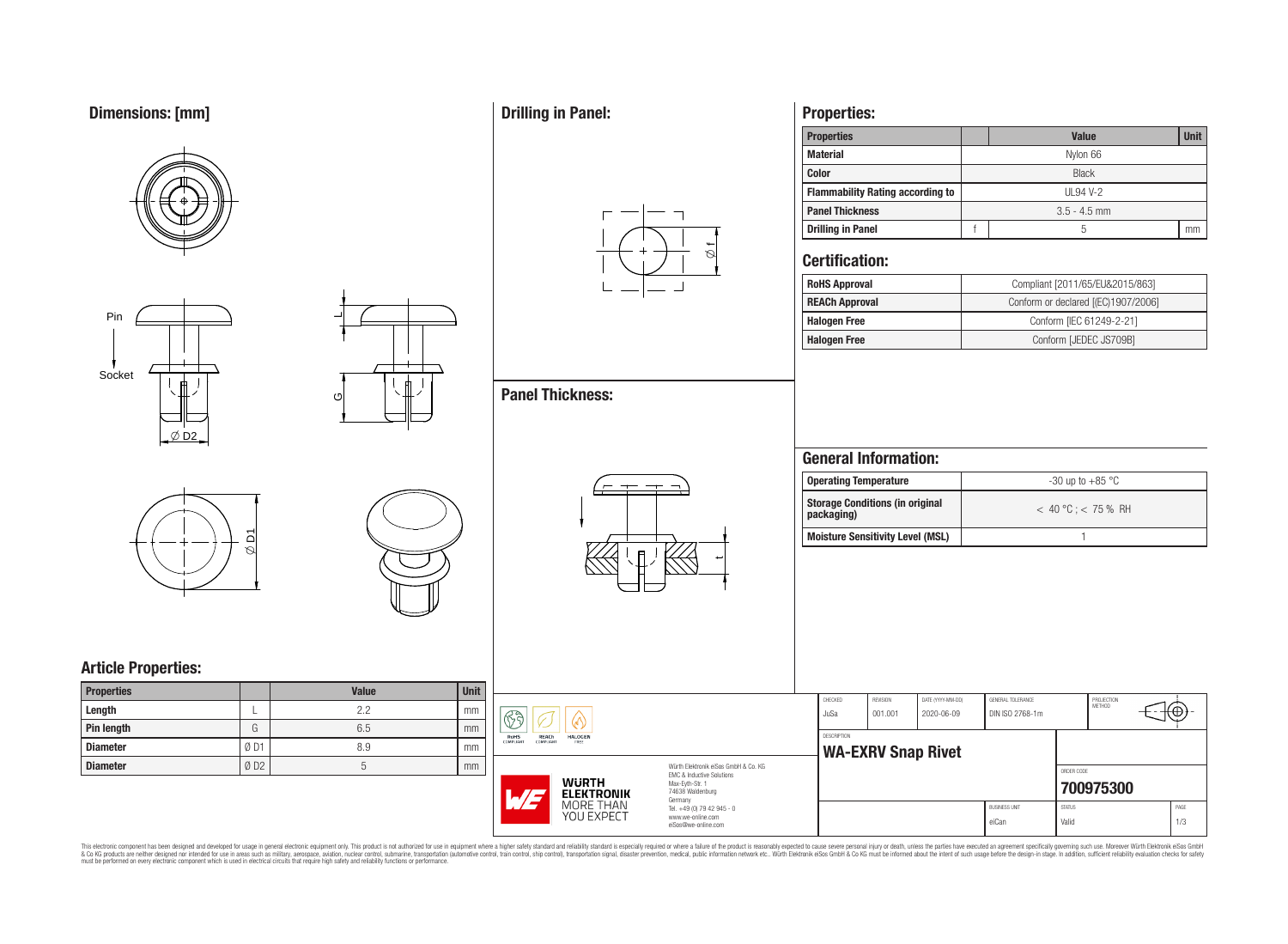## **Cautions and Warnings:**

### **The following conditions apply to all goods within the product series of WA-EXRV of Würth Elektronik eiSos GmbH & Co. KG:**

#### **General:**

- This mechanical component is designed and manufactured for use in general electronic equipment.
- Würth Elektronik must be asked for written approval (following the PPAP procedure) before incorporating the components into any equipment in fields such as military, aerospace, aviation, nuclear control, submarine, transportation (automotive control, train control, ship control), transportation signal, disaster prevention, medical, public information network, etc. where higher safety and reliability are especially required and/or if there is the possibility of direct damage or human injury.
- Mechanical components that will be used in safety-critical or high-reliability applications, should be pre-evaluated by the customer.
- The component is designed and manufactured to be used within the datasheet specified values. If the usage and operation conditions specified in the datasheet are not met, the component may be damaged or dissolved.
- Do not drop or impact the components, the component may be damaged.<br>• Wirth Elektronik products are qualified according to international standard
- Würth Elektronik products are qualified according to international standards, which are listed in each product reliability report. Würth Elektronik does not warrant any customer qualified product characteristics beyond Würth Elektroniks' specifications, for its validity and sustainability over time.
- The responsibility for the function of the application of the customer specific products and use in a particular customer design is always the full and autonomous responsibility of the customer. All technical specification for standard products also apply to customer specific products.

#### **Product Specific:**

#### **Cleaning and Washing:**

- Washing agents used during the production to clean the customer application might damage or change the characteristics of the components. Washing agents may have a negative effect on the long-term functionality of the product.
- Using a brush during the cleaning process may damage the component. Therefore, we do not recommend using a brush during the PCB cleaning process.

#### **Potting and Coating:**

• If the product is potted in the customer application, the potting material might shrink or expand during and after hardening. Shrinking could lead to an incomplete seal, allowing contaminants into the components. Expansion could damage the components. We recommend a manual inspection after potting or coating to avoid these effects.

#### **Storage Conditions:**

- A storage of Würth Elektronik products for longer than 12 months is not recommended. Within other effects, the terminals may suffer degradation, resulting in bad processability. Therefore, all products shall be used within the period of 12 months based on the day of shipment.
- Do not expose the components to direct sunlight.<br>• The storage conditions in the original packaging
- The storage conditions in the original packaging are defined according to DIN EN 61760-2.
- The storage conditions stated in the original packaging apply to the storage time and not to the transportation time of the components.

#### **Packaging:**

• The packaging specifications apply only to purchase orders comprising whole packaging units. If the ordered quantity exceeds or is lower than the specified packaging unit, packaging in accordance with the packaging specifications cannot be ensured.

#### **Handling:**

- The maximum permissible torques must be complied with to prevent mechanical destruction of the component and PCB.
- If a component is pre-assembled with an adhesive tape, the adhesive duration cannot be guaranteed. This depends on the surface where the component will be mounted on. It also depends on the environmental conditions the component is exposed to. The customer has to evaluate this for his specific application.
- Violation of the technical product specifications will void the warranty.
- Coated metal parts may have spots and/or deposits because of the rinsing and drying process during plating. The storage and processability are not affected.
- The temperature rise of the component must be taken into consideration. The operating temperature is comprised of ambient temperature and temperature rise of the component.The operating temperature of the component shall not exceed the maximum temperature specified.

These cautions and warnings comply with the state of the scientific and technical knowledge and are believed to be accurate and reliable. However, no responsibility is assumed for inaccuracies or incompleteness.

| $\mathbb{C}^2$ |                                         | CHECKED<br>JuSa                   | <b>REVISION</b><br>001.001                                                                                          | DATE (YYYY-MM-DD)<br>2020-06-09 | GENERAL TOLERANCE<br>DIN ISO 2768-1m |  | PROJECTION<br>METHOD          | ₭⊕}                    |           |             |
|----------------|-----------------------------------------|-----------------------------------|---------------------------------------------------------------------------------------------------------------------|---------------------------------|--------------------------------------|--|-------------------------------|------------------------|-----------|-------------|
|                | RoHS<br>REACh<br>COMPLIANT<br>COMPLIANT | <b>HALOGEN</b><br>FREE            |                                                                                                                     | DESCRIPTION                     | <b>WA-EXRV Snap Rivet</b>            |  |                               |                        |           |             |
|                | $\overline{\phantom{a}}$                | <b>WURTH</b><br><b>ELEKTRONIK</b> | Würth Elektronik eiSos GmbH & Co. KG<br>EMC & Inductive Solutions<br>Max-Evth-Str. 1<br>74638 Waldenburg<br>Germany |                                 |                                      |  |                               | ORDER CODE             | 700975300 |             |
|                |                                         | MORE THAN<br>YOU EXPECT           | Tel. +49 (0) 79 42 945 - 0<br>www.we-online.com<br>eiSos@we-online.com                                              |                                 |                                      |  | <b>BUSINESS UNIT</b><br>eiCan | <b>STATUS</b><br>Valid |           | PAGE<br>2/3 |

This electronic component has been designed and developed for usage in general electronic equipment only. This product is not authorized for use in equipment where a higher safety standard and reliability standard si espec & Ook product a label and the membed of the seasuch as marked and as which such a membed and the such assume that income in the seasuch and the simulation and the such assume that include to the such a membed and the such